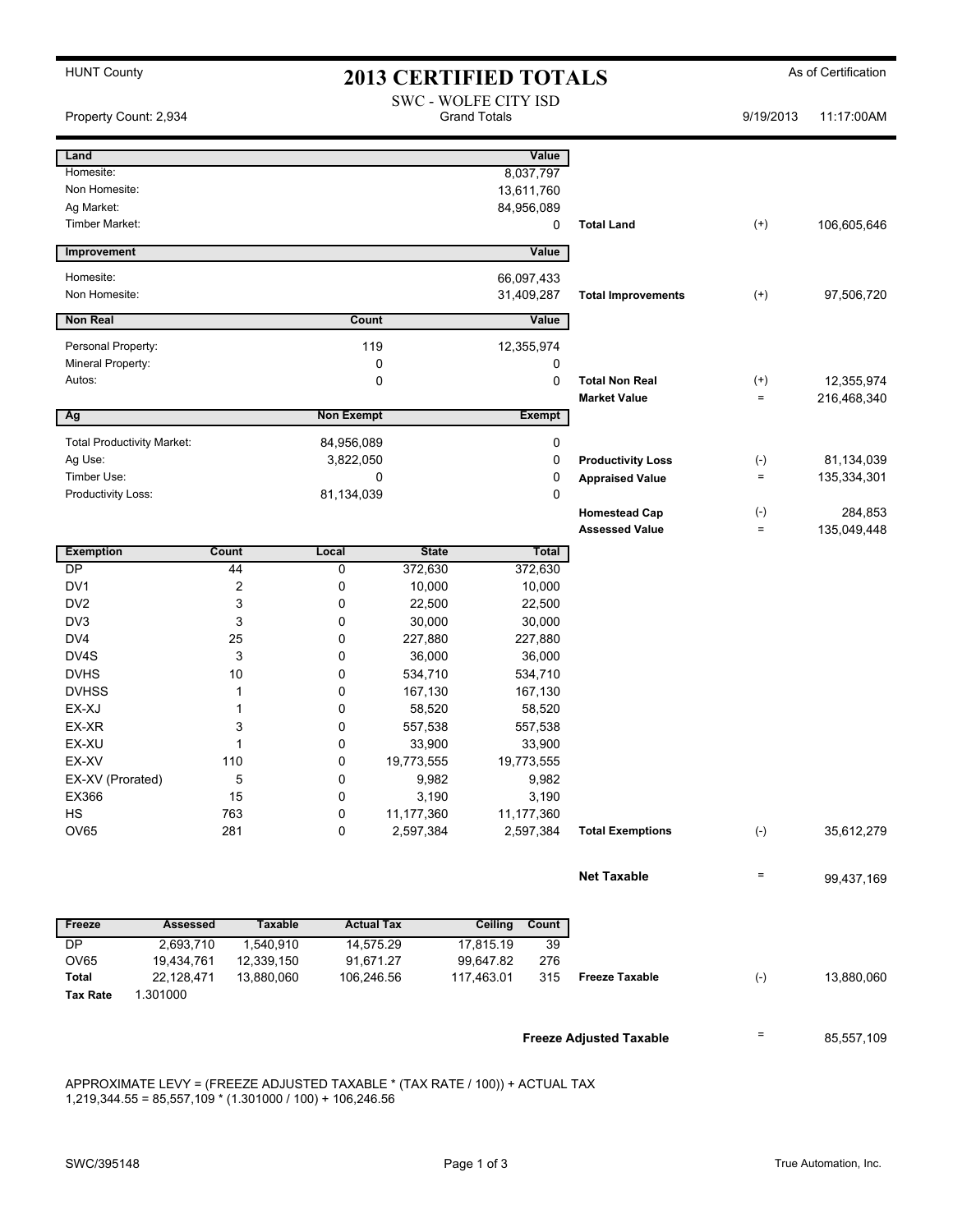Tax Increment Finance Value: 0<br>
Tax Increment Finance Levy: 0.00 Tax Increment Finance Levy:

HUNT County **As of Certification 2013 CERTIFIED TOTALS** As of Certification

SWC - WOLFE CITY ISD Property Count: 2,934 **Count: 2,934** Grand Totals **Grand Totals** 9/19/2013 11:17:00AM